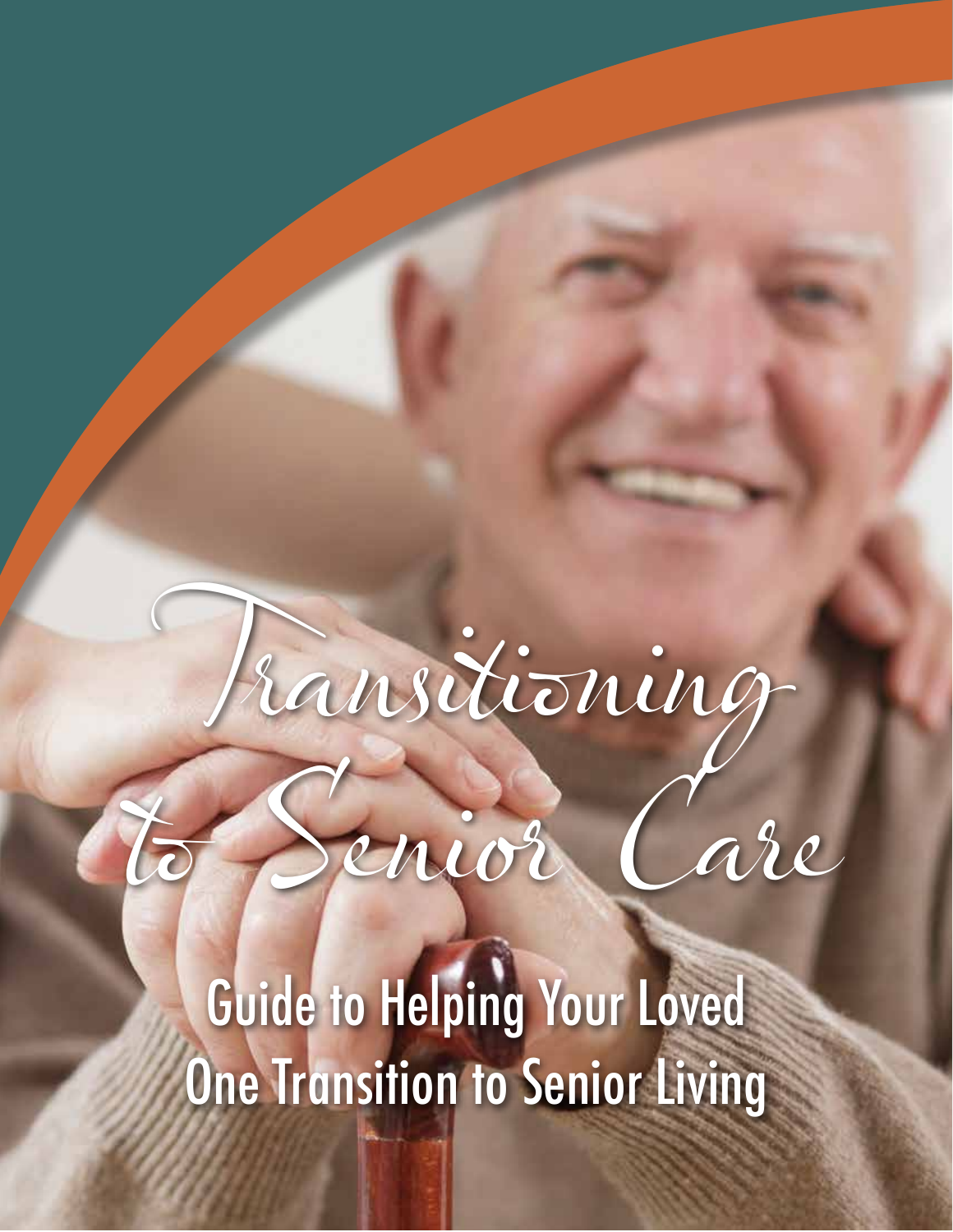#### Disclaimer

Please note: This resource offers good practices and industry standards provided by respected government and nonprofit organizations, as noted throughout. Franciscan Ministries has made every attempt to provide the most accurate information available at a particular point in time with the understanding that the information will change as conditions change over time.

This resource is provided with the express knowledge and understanding that Franciscan Ministries employees and the producers of content will not be responsible or in any way liable for the results of any act done or omitted to be done on the basis of information contained in this document nor for any errors or omissions in the said information. Franciscan Ministries expressly disclaim all and any liability for any loss or damage which may be suffered by any person or corporate entity which may make use of this resource or any person arising out of or as a result of or in connection with any act done or omitted to be done by the person using the training.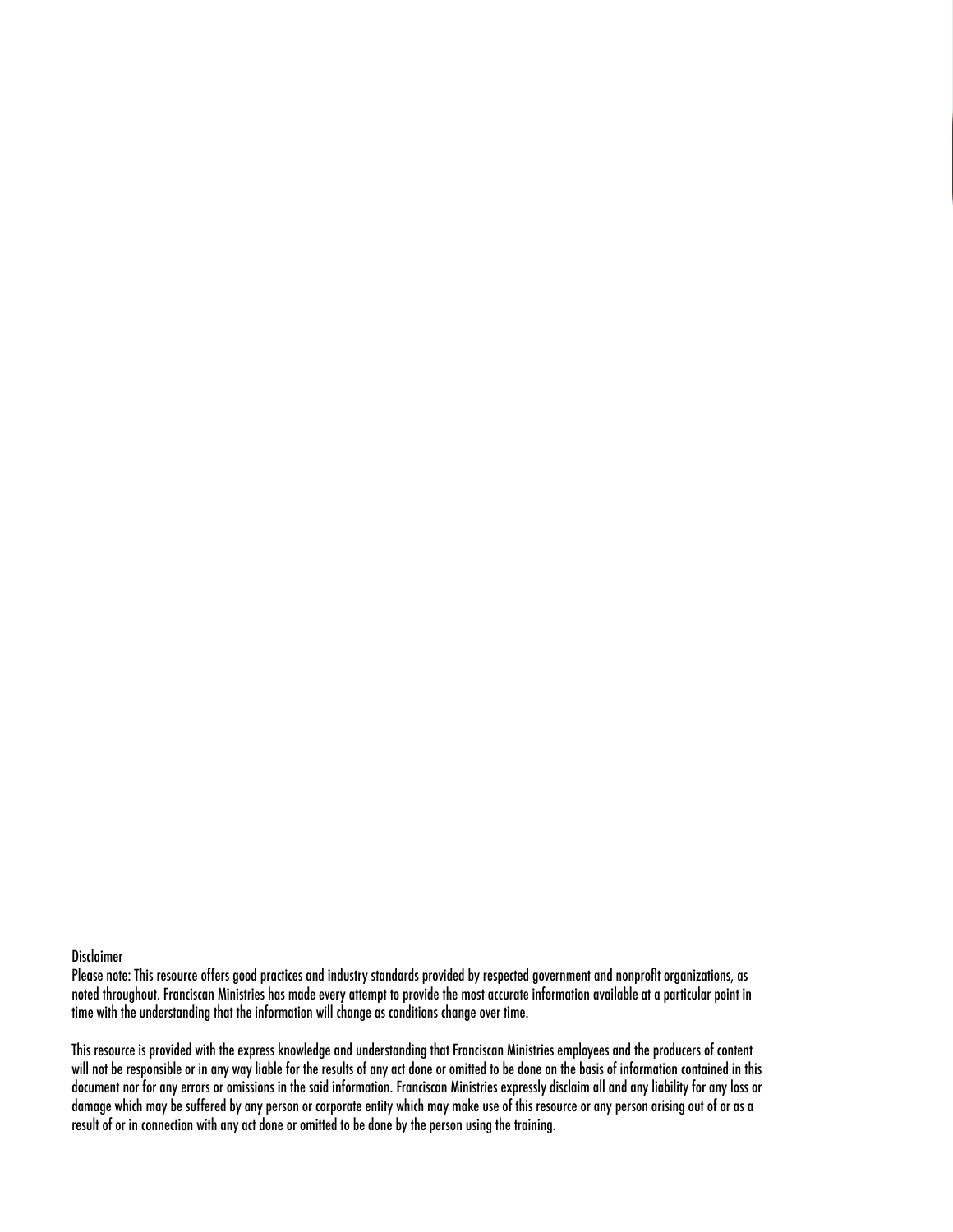

**Introduction Talk About Your Hopes and Fears Make Plans in Advance Get Ready for the Big Day Get a Move On About Franciscan Ministries**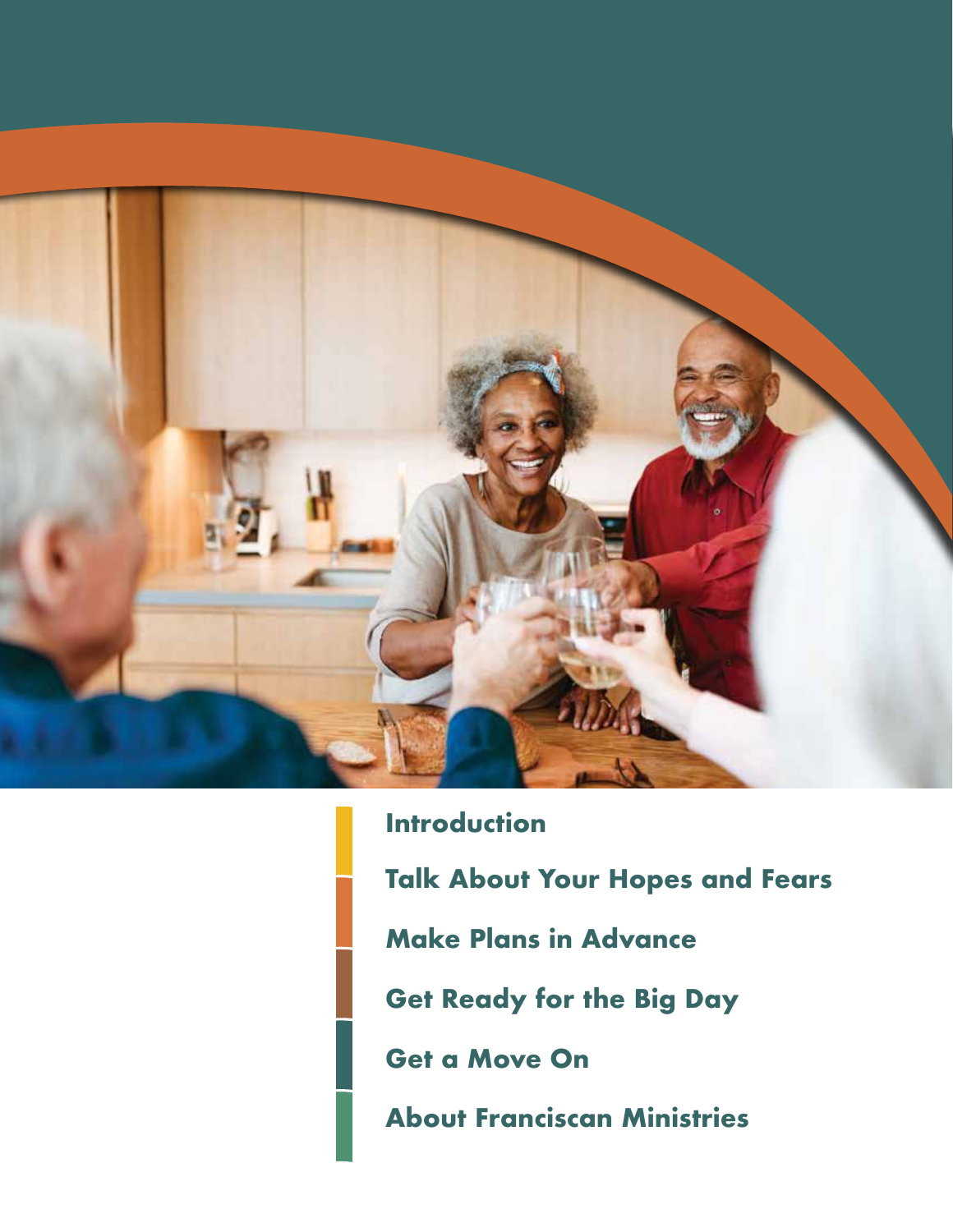

**Congratulations! You and your loved one have chosen a senior living community and signed the contract. Now it's time to transition to your new home.**

- **•** Even though everyone agrees that senior living is the right choice, your loved one may still feel anxious, particularly if they're leaving their beloved family home. You may have your own concerns over whether the right decision was made, how your loved one will adjust to their new environment, or how they'll be treated by staff.
- Then there's the business of preparing to move. What will you take, and who can benefit from what's left behind? Who will sell the house?
- **•** Finally, it's moving day. How can you help your loved one settle in?
- **•** Senior living offers so many benefits—a chance for your loved one to explore new activities, make new friends, pursue intellectual interests, and thrive in their new communities—but it's also a time of great change.
- **•** Knowing what to expect and preparing for it can help ease fears about the unknown and provide opportunities to celebrate a new chapter. Use this guide to help you navigate your loved one's transition to senior living.

#### **Involve your senior living community team!**

- Ask about resources that they recommend, such as realtors, moving companies and professional downsizing specialists.
- **•** Arrange an in-home visit from the community so staff can get to know your loved one and answer any questions you may have.
- **•** Visit the community with your loved one to meet the staff and residents, enjoy a meal, or participate in activities.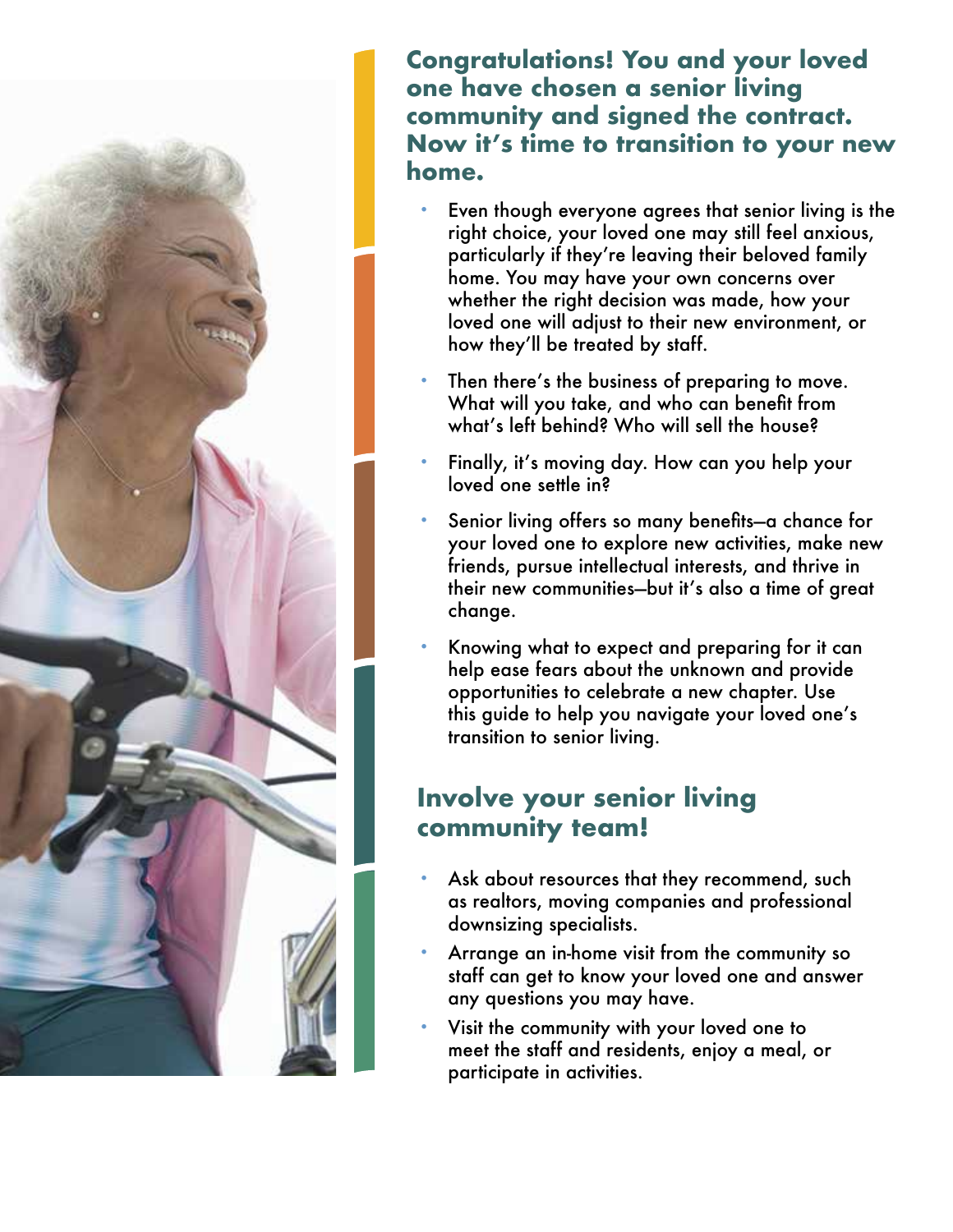#### **Talk About Your Hopes and Fears**

Even though you may be making most of the arrangements, helping your loved one feel like they are in charge of their transition can help them become more comfortable with it. Keep the communication open and share your respective hopes and fears about the move.

For example, your loved one might embrace the opportunity to no longer have to care for a home, yet still feel sad about leaving their home behind. Acknowledge their feelings, both positive and negative, while finding ways to re-frame their concern as a benefit to them.

This is also an opportunity to honestly share your concerns, too. Were you your loved one's caregiver and now feel guilty about "putting them away?" Do you struggle with whether or not this was the best choice for your loved one? Are you worried about their care? Make sure to discuss your feelings so your loved one can support you, too.

Finally, preserving your relationships throughout from making the decision to making the move should be your highest aim. Celebrate the fact that you've all made it this far in what is often a challenging process for most families. Then make a plan for the next day so you and your loved one feel a sense of progress.

# **Walk down memory lane**

Take a tour of the home with your loved one. Go from room to room and share cherished memories. Thank each room for serving its purpose and bringing joy to your family.

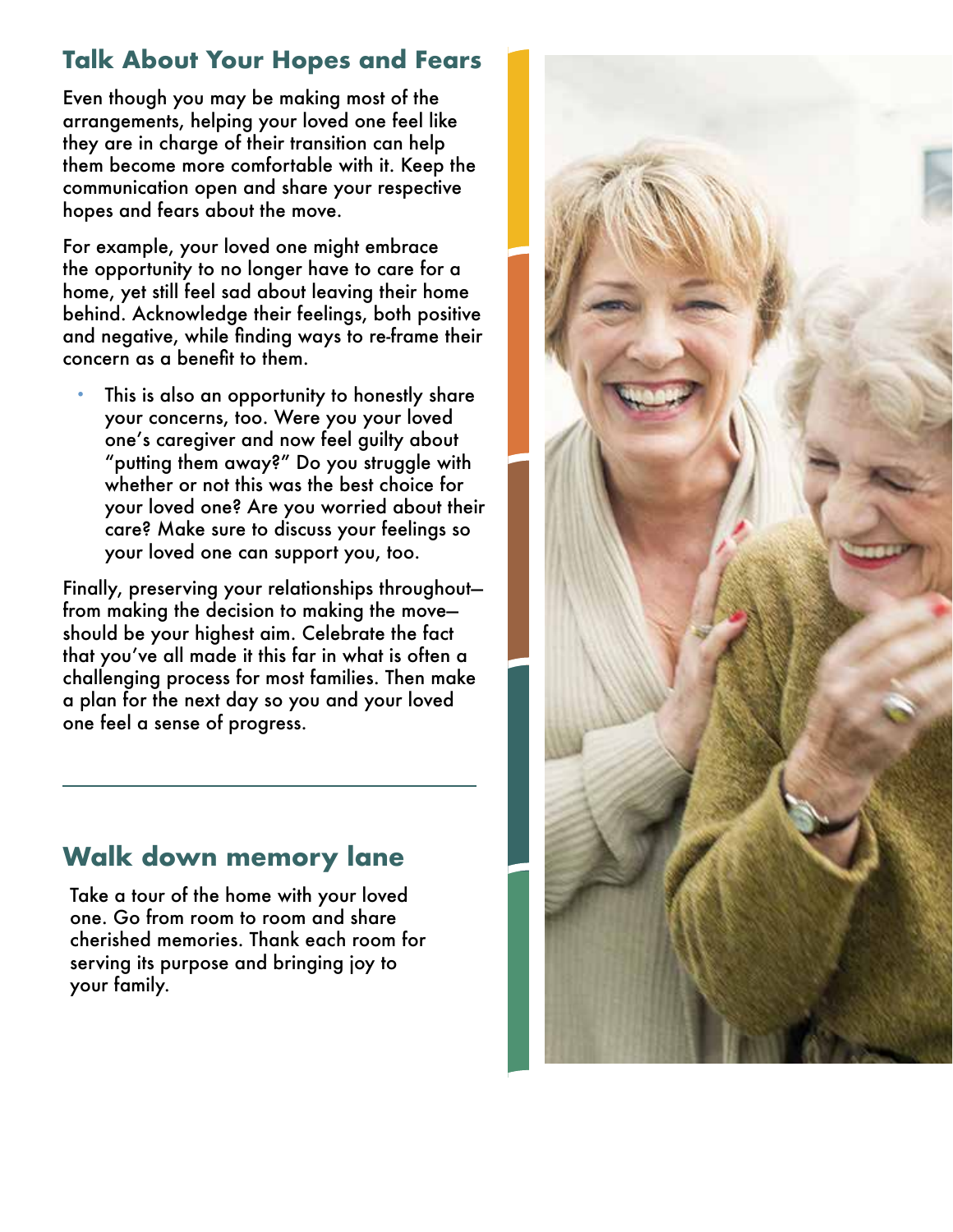

Tip: Remember to take the process one day at a time. Rely on the help from others and from the community to make the transition and move-in less stressful.

# **Make Plans in Advance**

- **•** To reduce your loved one's anxiety, help them make plans for their new living space in advance of the move. Ask:
- **•** When should we visit?
- **•** Schedule a visit or two in advance so you and your loved one can meet the staff, talk to residents, get pictures and layouts of the new apartment, find out what activities are scheduled, pick up some menus, etc. You may even want to take pictures of the staff and residents and use them to help your loved one become familiar with their names and faces. The more you can visit beforehand, the more comfortable your loved one will be on moving day.

#### **How should we decorate your new space?**

**•** Using the pictures and layouts gathered in one of your advance visits, talk about how you'll decorate the new space. Make a list of furniture that your loved one wants to bring and where it will go. Ask about favorite photos, artwork, keepsakes, and other treasures that they may want to bring with them. Not only will it help them get excited about moving, you can also use the list you've put together to start packing!

# **What kinds of activities do you want to participate in?**

**•** Look at the schedule for your loved one's senior living community and start planning some of the activities they may be interested in. Consider putting together a schedule that matches their current routine—physical activities in the morning, bridge in the afternoon, Saturday movie night, and Sunday services. Not only will they have something to look forward to, mirroring their current schedule will lessen their fears.

# **What will you want to eat?**

- **•** Remind your loved that they no longer have to cook for themselves! Simply look through the menus and help them choose their meals. This is also a good time to discuss any special dietary needs so you can talk with the staff about them before the move. Volunteer to join them for dinner on their first night in their new home.
- **•** Helping your loved one make these decisions in advance will keep them from being overwhelmed by decisions when they first move in. They'll be more familiar with the staff, residents, facility, and their own space—and they'll have had a voice in the process.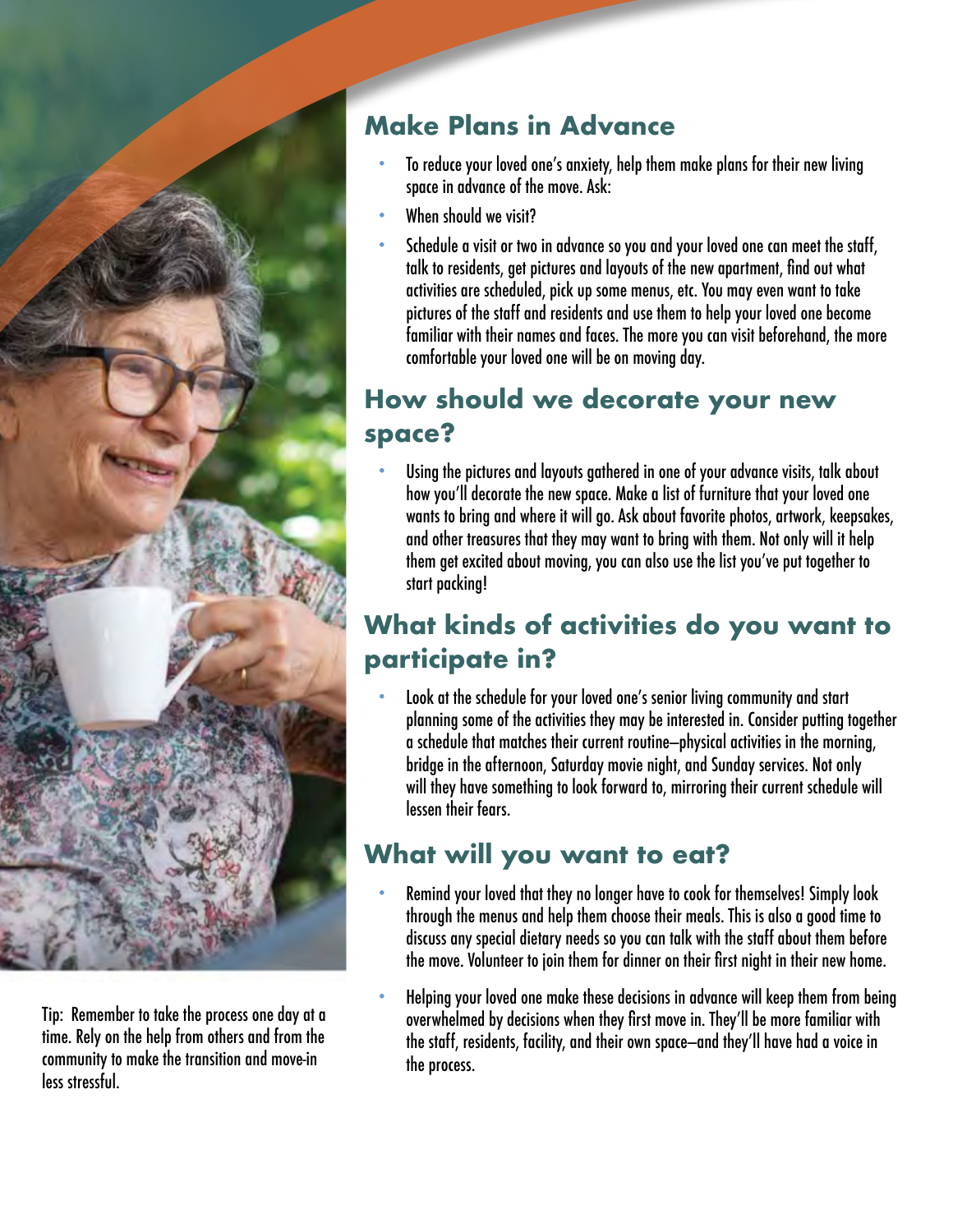#### **Get Ready for the Big Day**

Expect the process of moving to be a long one. You'll want plenty of time to not only prepare, pack and move, you'll want to make sure that you've helped transition your loved one so that they're ready to go.

- 1. Ask for help Get advice from staff members about what can be done in advance to make the move easier—and what to expect on moving day.
- 2. Build a plan Start with an agreed-upon plan that covers everything that needs to be done between now and moving day. Stay on track by focusing on one room or area of the house at a time.
- 3. Store historical documents Put all of your loved one's historical legal and financial documents—wills, power of attorney, taxes, bank statements, policies, etc.—into a box and store them at your home or another location for safekeeping.
- 4. Save short-term documents Keep information your loved one needs in the near term—such as community information, medication information, contact lists, medical information, doctor and other appointments, care plans, etc.—in a separate folder.
- 5. Pick up supplies Purchase packing supplies, including boxes, packing material, markers, scissors and anything else you might need. If you'll be moving your loved one yourself, make arrangements for a moving truck.
- 6. Sort it out Put items into categories by what you intend to do with them: keep, donate, sell, gift, toss or recycle. Note (or take photos of) which items have been donated or given to family members, in case your loved one wonders where a certain item might be.
- 7. Let it go Consider gifting highly sentimental items to family members or friends or give them to a worthy cause—to ease your loved one's emotions.
- 8. Pack it up Carefully pack the items that your loved one wants to keep into boxes and mark the outside. Donate, sell, gift, toss or recycle the rest. Invite family and friends to help and make it festive by sharing memories and having fun!
- 9. MOVE!

# **What to Keep (and Bring)**

Most senior communities will provide a list, but plan to bring:

- Personal care Toothbrush, toothpaste, brush/comb, shaving kit, cosmetics, hand/bath towels and washcloths
- Clothing Comfortable easy-on/easy-off clothing, rubber-soled shoes and slippers, undergarments, socks, pajamas, robe and light sweater/jacket
- Sleep items Sheets, blanket, throw, pillows, bedspread, clock
- Favorites Snacks, books, music, games, movies, etc.